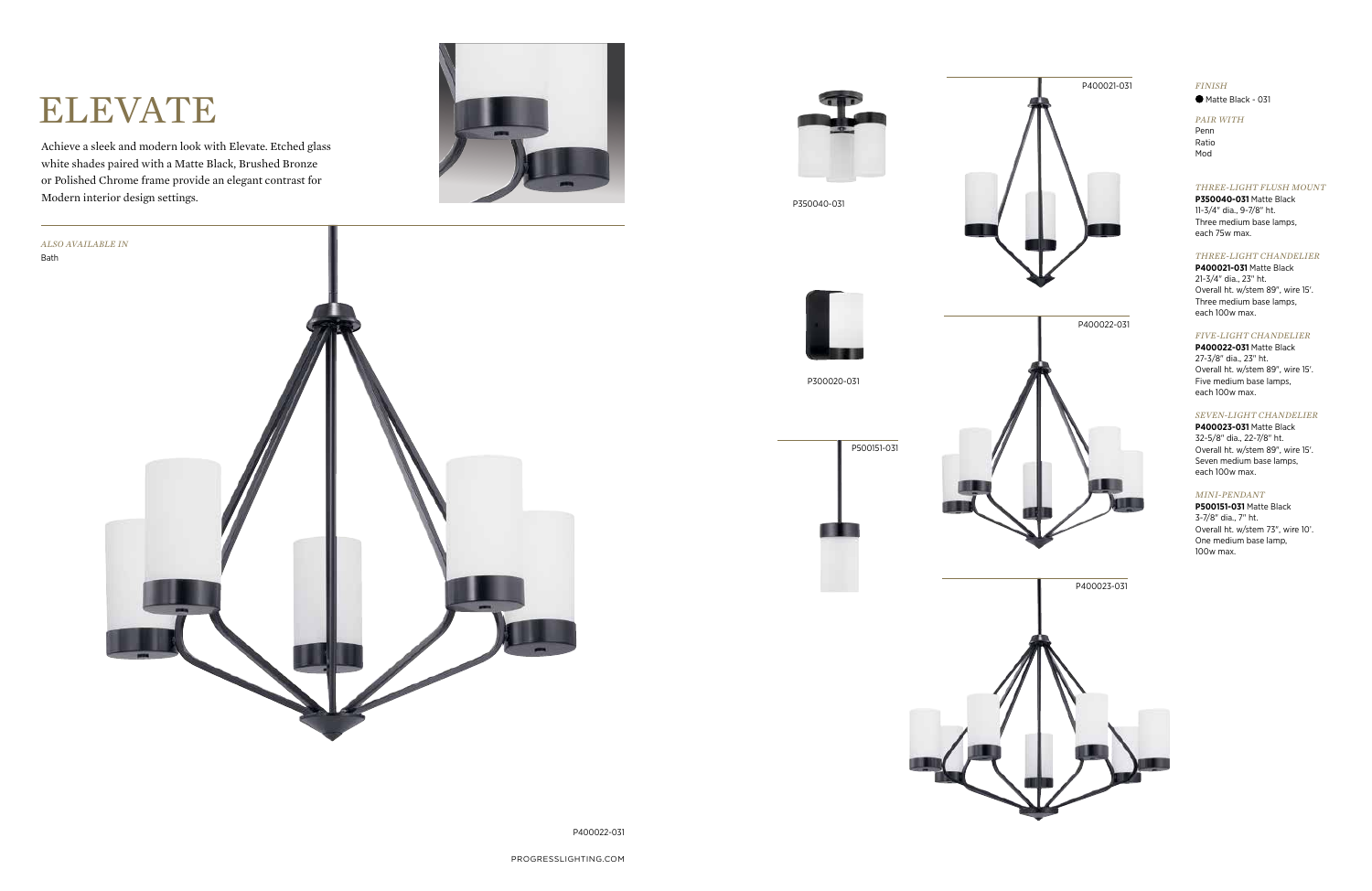PROGRESSLIGHTING.COM

P400022-015

#### *FINISH*

Polished Chrome - 015





LI.



#### *ONE-LIGHT WALL BRACKET*

**P300020-015** Polished Chrome 5" W., 8" ht. Extends 7". H/CTR 4". One medium base lamp, 100w max.

#### *THREE-LIGHT CHANDELIER*

**P400021-015** Polished Chrome 21-3/4" dia., 23" ht. Overall ht. w/stem 89"; wire 15'. Three medium base lamps, each 100w max.

#### *FIVE-LIGHT CHANDELIER*

**P400022-015** Polished Chrome 27-3/8" dia., 23" ht. Overall ht. w/stem 89"; wire 15'. Five medium base lamps, each 100w max.



#### *SEVEN-LIGHT CHANDELIER*

**P400023-015** Polished Chrome 32-5/8" dia., 22-7/8" ht. Overall ht. w/stem 89"; wire 15'. Seven medium base lamps, each 100w max.

#### *ONE-LIGHT FLUSH MOUNT*

**P350105-015-30** Polished Chrome 13" dia., 5-1/4" ht. One 17W LED module, 3000K, 90 CRI, 1452 source lumens.



#### *THREE-LIGHT SEMI-FLUSH*

**P350040-015** Polished Chrome 11-3/4" dia., 9-7/8" ht. Three medium base lamps, each 75w max.

# ELEVATE

#### *MINI-PENDANT*

**P500151-015** Polished Chrome 3-7/8" dia., 7" ht. Overall ht. w/stem 73", wire 10'. One medium base lamp, 100w max.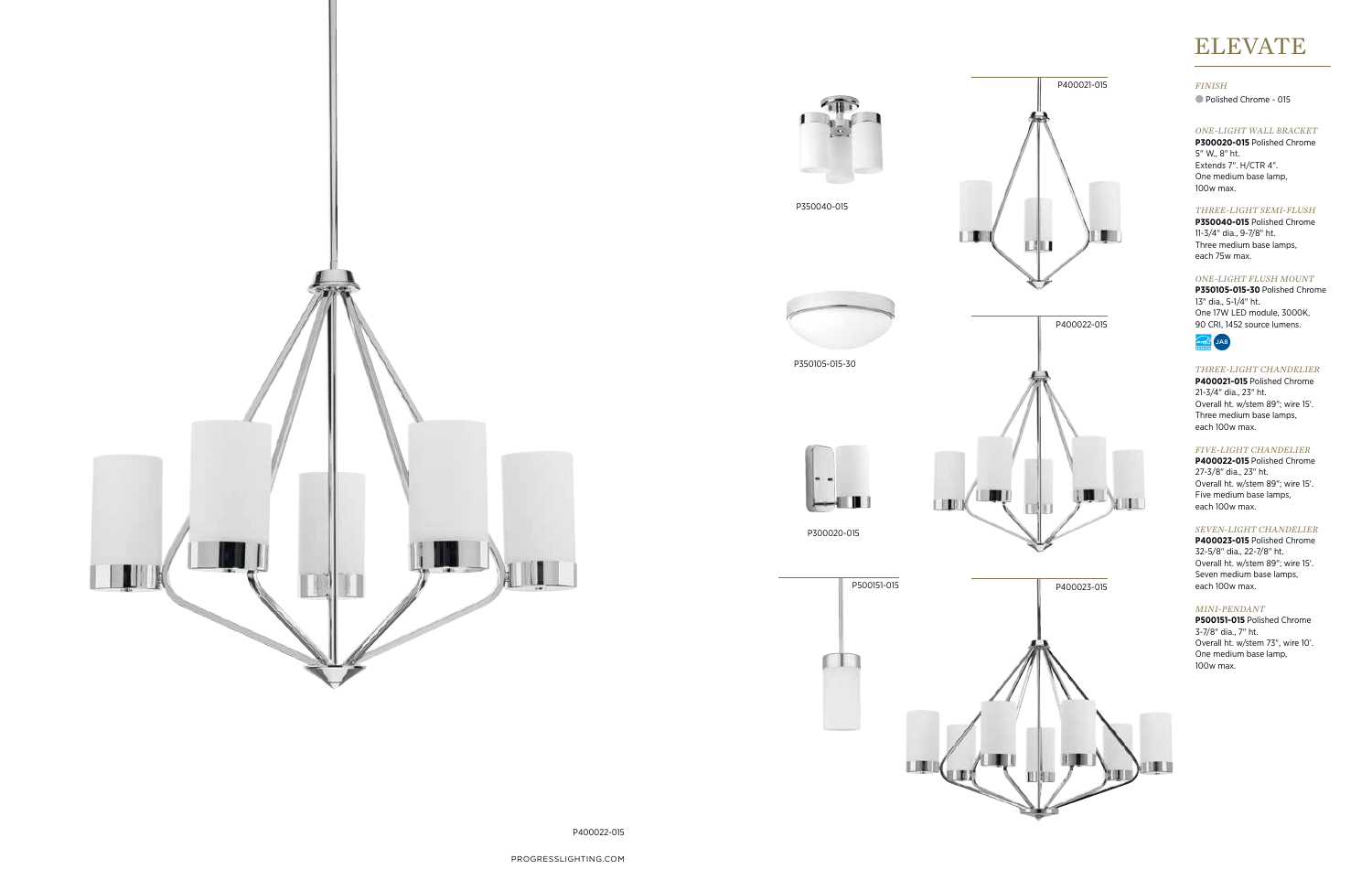PROGRESSLIGHTING.COM

P400022-109

#### *ONE-LIGHT WALL BRACKET*

**P300020-109** Brushed Bronze 5" W., 8" ht. Extends 7". H/CTR 4". One medium base lamp, 100w max.

#### *THREE-LIGHT CHANDELIER*

**P400021-109** Brushed Bronze 21-3/4" dia., 23" ht. Overall ht. w/stem 89"; wire 15'. Three medium base lamps, each 100w max.

#### *FIVE-LIGHT CHANDELIER*

**P400022-109** Brushed Bronze 27-3/8" dia., 23" ht. Overall ht. w/stem 89"; wire 15'. Five medium base lamps, each 100w max.

#### *SEVEN-LIGHT CHANDELIER*

**P400023-109** Brushed Bronze 32-5/8" dia., 22-7/8" ht. Overall ht. w/stem 89"; wire 15'. Seven medium base lamps, each 100w max.







n d



P350105-109-30

#### *ONE-LIGHT FLUSH MOUNT*

**P350105-109-30** Brushed Bronze 13" dia., 5-1/4" ht. One 17W LED module, 3000K, 90 CRI, 1452 source lumens.



#### *FINISH*

Brushed Bronze - 109







**P350040-109** Brushed Bronze 11-3/4" dia., 9-7/8" ht. Three medium base lamps, each 75w max.



# ELEVATE

#### *MINI-PENDANT*

**P500151-109** Brushed Bronze 3-7/8" dia., 7" ht. Overall ht. w/stem 73", wire 10'. One medium base lamp, 100w max.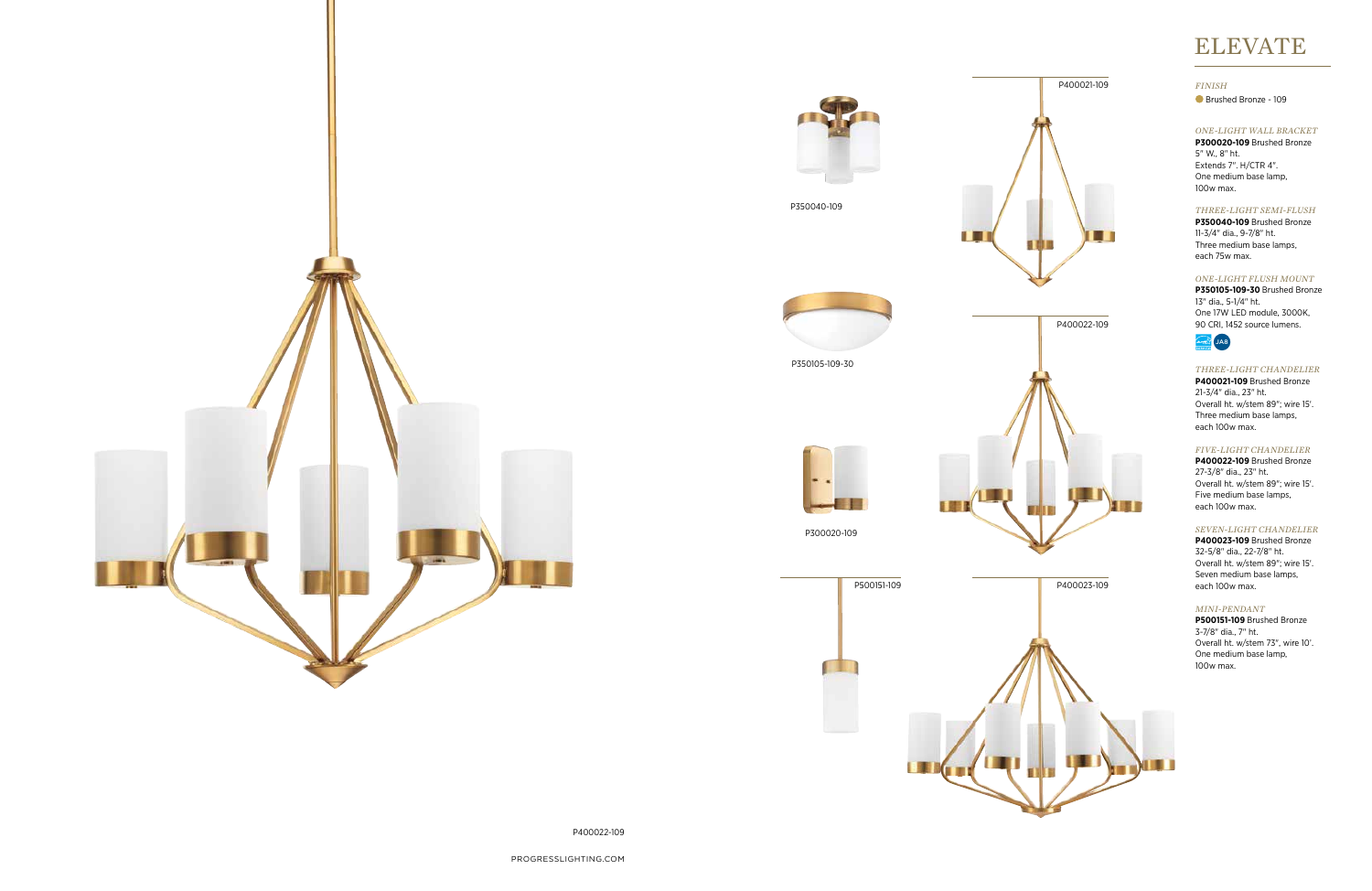PROGRESSLIGHTING.COM

# ELEVATE

Achieve a mid-century modern look with Elevate, which boasts glass shades and a frame inspired by modern styling. Brushed Bronze and Polished Chrome finish options also available.

P300021-031

*ALSO AVAILABLE IN* Collections





P300021-031









P300020-031

P300023-031

## *FINISH*

Matte Black - 031

#### *ONE-LIGHT BATH*

**P300020-031** Matte Black 5" W., 8" ht. Extends 7". H/CTR 4". One medium base lamp, 100w max.

#### *THREE-LIGHT BATH*

**P300022-031** Matte Black 24-3/4" W., 7-1/2" ht Extends 8". H/CTR 5". Three medium base lamps, each 100w max.

#### *FOUR-LIGHT BATH*

**P300023-031** Matte Black 34-1/2" W., 7-1/2" ht. Extends 8". H/CTR 5". Four medium base lamps, each 100w max.

#### *TWO-LIGHT BATH*

**P300021-031** Matte Black 15-3/8" W., 7-1/2" ht. Extends 6-1/8". H/CTR 5". Two medium base lamps, each 100w max.

*All fixtures mount up or down.*